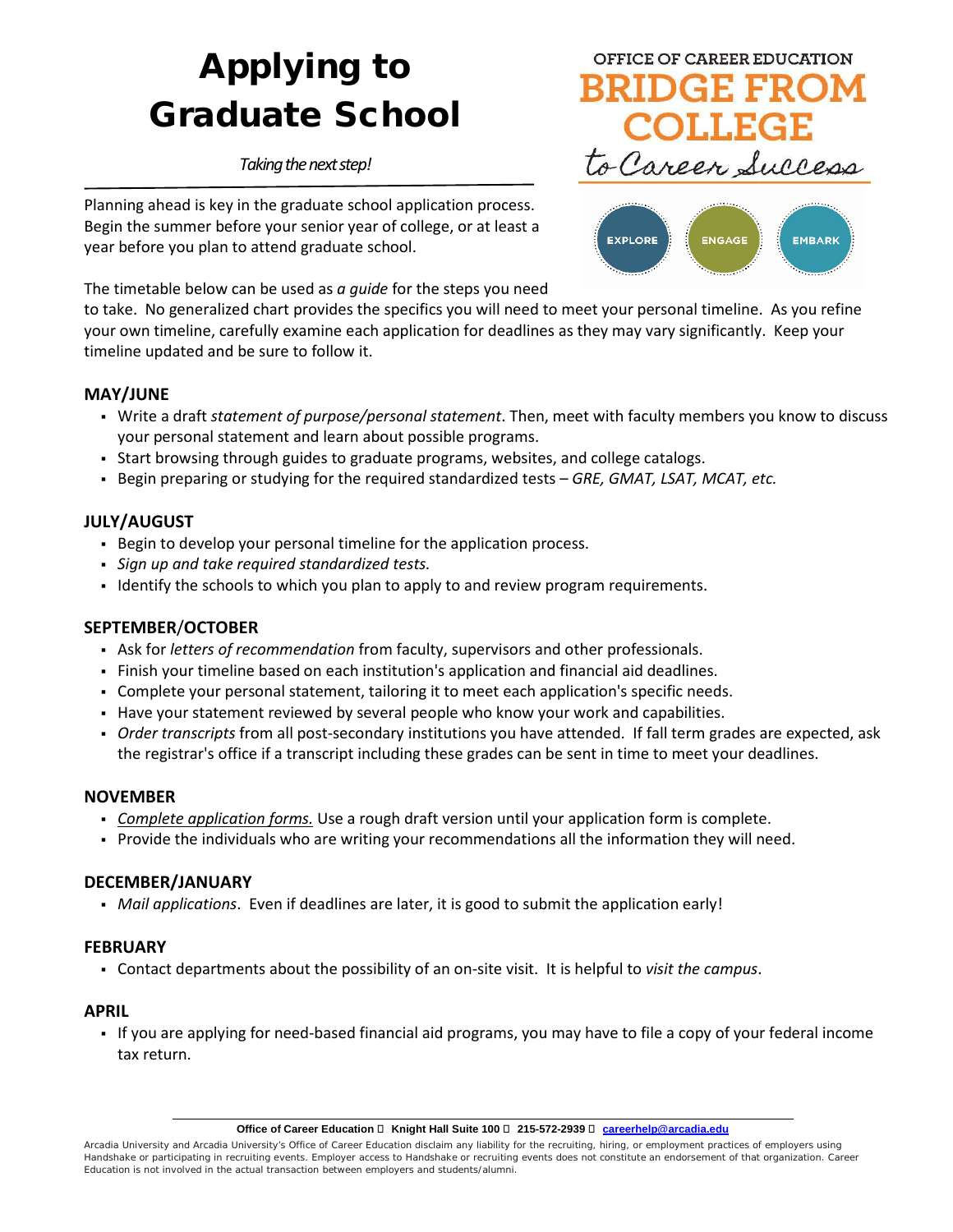# **DEADLINES**

Apply as early as possible to be sure you get appropriate consideration for scholarships, assistantships, and fellowships. International applicants should remember that sufficient time is required to secure an *I-20* or *IAP-66*; so early application is strongly recommended. Deadlines are program specific and can be determined by accessing the appropriate program's website.

Consider contacting each graduate program of interest via telephone or e-mail to verify the deadline dates, and keep accurate records of each program's deadlines. This will allow you to submit the application without errors, forward your standardized test scores to the department, obtain multiple recommendation letters, send original transcripts and submit all the application materials on time.

A program's admission decisions will vary significantly by institution, degree program, and enrollment targets. The admission committee's decisions are made on an individual basis, based on numerous factors such as:

- undergraduate GPA
- undergraduate institution and degree program
- standardized test scores
- letters of recommendation
- personal statement
- interview(s)
- portfolio
- work experience

## **SELECTING A PROGRAM**

Your GPA is generally considered within the context of your undergraduate major and undergraduate institution. A 3.0 or better should be your target goal. Applicants can compensate for a lower GPA with a good standardized test score. Your junior and senior GPA and/or your major GPA are frequently reviewed, in addition to your cumulative GPA. Also, work experience in your field of study may compensate for a low GPA or standardized test score. **\*\*Pro Tip:** Review the websites of the graduate school programs you are applying to in order learn about their average GPA and test scores. This will help you get a sense of whether or not you are competitive for a program.

Research graduate programs carefully to choose the one that will best suit your needs and talents. There are more than 1,800 institutions in the United States that offer graduate degrees and the variety of programs is enormous! Don't make the mistake of blindly choosing the best school you can get into. *Finding the right fit is the most important factor.* Speak with your professors, career counselors, advisors and alumni to help identify the graduate program and university/college that best suits you. You can also ask to meet with faculty and current graduate students. Things to consider when choosing a program (in no particular order) include:

- Reputation
- Geography
- Cost/Funding
- Faculty Research Areas
- **Interest, Abilities, Skills**
- Size of Institution/Program
- Library Holdings
- Research Facilities
- Career Outcomes
- School Community
- Campus Culture/Values
- Online Learning Component
- Meeting with Faculty, Staff and Current Graduate Students

# **PROFESSIONAL SCHOOL ADVISING**

*Physical Therapy Advising* is supported by Ann Tokay Harrington, [harringtona@arcadia.edu,](mailto:harringtona@arcadia.edu) the Pre-PT Advisor.

*Law School Advising* is supported by Judge Christopher Cerski, [cerskic@arcadia.edu,](file://au-store/Data/Staff/Career%20Education/Handouts/Handouts%20Updates%20Needed/cerskic@arcadia.edu) Adjunct Professor.

Please reach out to these faculty members early in your academic career to ensure that you are receiving proper support as you plan to apply to medical or law schools.

Arcadia University and Arcadia University's Office of Career Education disclaim any liability for the recruiting, hiring, or employment practices of employers using Handshake or participating in recruiting events. Employer access to Handshake or recruiting events does not constitute an endorsement of that organization. Career Education is not involved in the actual transaction between employers and students/alumni.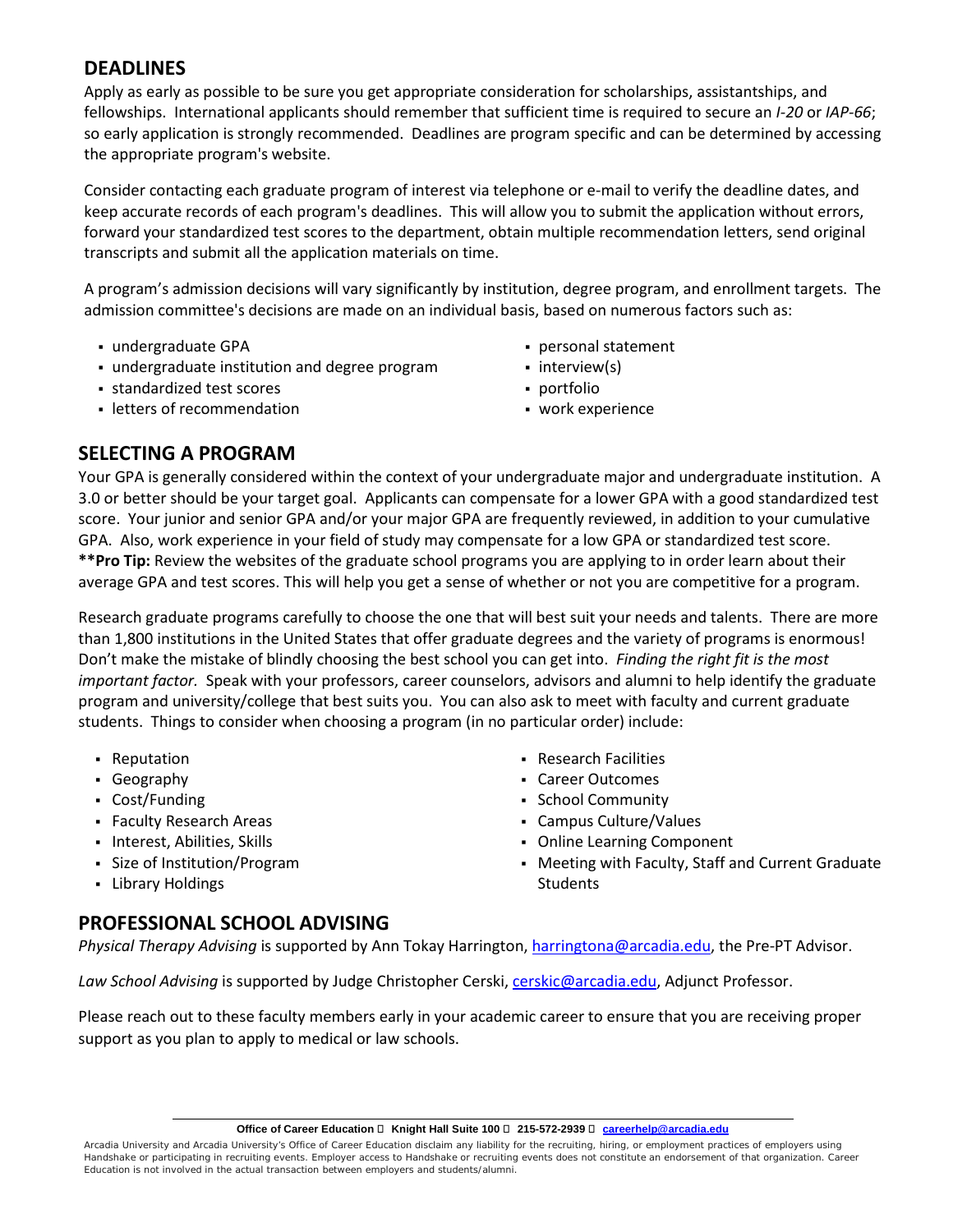# **Funding**

How to pay for graduate school is the major question for most people. There are *3 basic ways to finance your graduate education,* depending upon the type of program in which you are interested:

- **Fellowships and Scholarships** are grants that are generally awarded on the basis of academic merit. They are intended to attract the most highly qualified students and can be offered by a university, department, organization, or agency.
- **Research, Teaching, or Graduate Assistantships** are usually supported by stipends to perform tasks such as conducting research, teaching or working for an office or department on campus. Many institutions also waive or reduce tuition for students with assistantships.
- **Grants and Loans** are an important source of support for graduate students. This aid may come from the institution, a state, the federal government, or sometimes your employer.

# **HELPFUL LINKS**

View the OCE's full list of resources at: <https://www.arcadia.edu/GraduateSchoolSupport>

- **Grad Schools.com**: *[www.gradschools.com](file://au-store/Data/Staff/Career%20Education/Handouts/Handouts%20Updates%20Needed/www.gradschools.com%20)*
- **Peterson's Guides**: *[www.petersons.com](file://au-store/Data/Staff/Career%20Education/Handouts/Handouts%20Updates%20Needed/www.petersons.com)*
- **U.S. News & World Report, America's Best Graduate Schools:** *[http://grad](http://grad-schools.usnews.rankingsandreviews.com/best-graduate-schools)[schools.usnews.rankingsandreviews.com/best-graduate-schools](http://grad-schools.usnews.rankingsandreviews.com/best-graduate-schools)*
- **Funding** *[www.collegeboard.com](http://www.collegeboard.com/) ; [www.finaid.org](http://www.finaid.org/) ; [www.scholarstuff.com](http://www.scholarstuff.com/) ; [www.fastweb.com](http://www.fastweb.com/)*
- **Test Prep - Princeton Review:** *[www.princetonreview.com](http://www.princetonreview.com/)*
- **Test Registration:**
	- o **GRE:** [www.ets.org](http://www.ets.org/)
	- o **GMAT:** [www.mba.com](http://www.mba.com/)
	- o **LSAT:** [www.lsac.org](http://www.lsac.org/)
	- o **MCAT:** [www.aamc.org/students](http://www.aamc.org/students)

# **LAST BUT NOT LEAST…**

- *Test preparation* has been proven to make a difference in increasing scores. Consider test preparation books, electronic guides, and courses.
- It is not recommended to take admission tests more than *twice*.
- Ideally, you should take your test toward the end of summer, just prior to beginning your senior year.
- Test results are usually good for *FIVE years*!
- *Applying EARLY* to graduate programs can make a difference in being accepted.
- *'Rolling Admissions Deadline'* means programs have a quota. Program admission continues until space is filled, so apply early.
- Seek out the availability of graduate assistantships, fellowships and scholarships from the school and/or program to which you are applying.
- Applying early allows you to avoid the possibility of mistakes, missing materials and late reference writers.

Arcadia University and Arcadia University's Office of Career Education disclaim any liability for the recruiting, hiring, or employment practices of employers using Handshake or participating in recruiting events. Employer access to Handshake or recruiting events does not constitute an endorsement of that organization. Career Education is not involved in the actual transaction between employers and students/alumni.